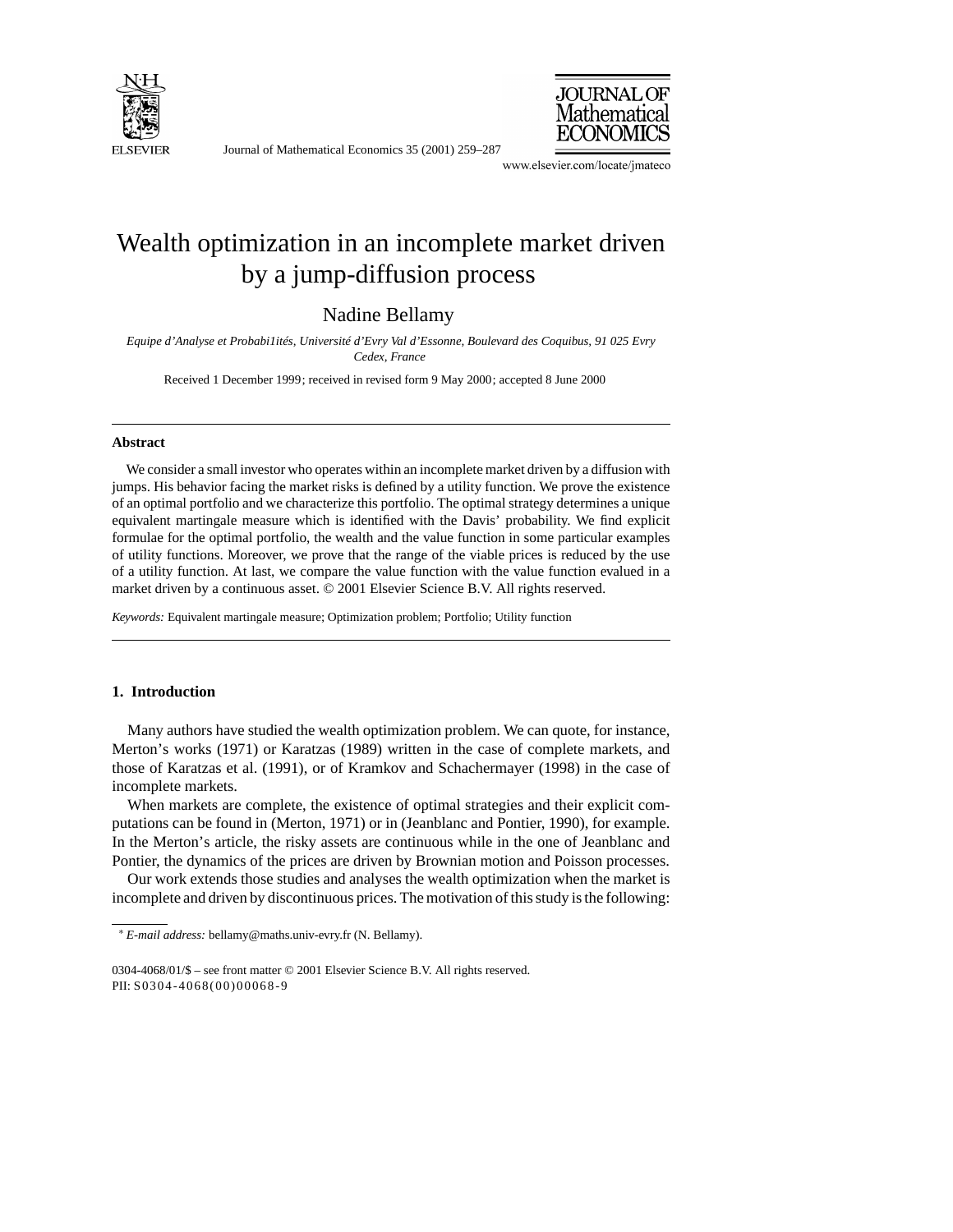in such a market, there are several equivalent martingale measures and each one of them defines a price compatible with no arbitrage. The search of criterion in order to reduce the range of prices is essential for an investor. We prove that the use of a utility function is a well-adapted answer to this problem.

We suppose that the market is defined by a bond and a risky asset whose dynamics are solutions of the following equation:

$$
dS_t = S_{t-}\left[b(t) dt + \sigma(t) dW_t + \sum_{i=1}^{i=k} \varphi_i(t) dM_{i,t}\right],
$$

where *W* is a Brownian motion and  $M_i$ ,  $i = 1, \ldots, k$ , are the compensated martingales of Poisson processes  $N_i$ . We assume that the processes *W* and  $N_i$ ,  $i = 1, \ldots, k$ , are independent.

We consider an economic agent whose behavior facing the risk is determined by a utility function *U*. He invests his wealth in the two assets and wants to maximize the expected utility of wealth at time *T*. We define the value function *V* as

$$
V(t, x) = \sup_{\pi \in \mathcal{A}(t, x)} E(U(X_T^{\pi}) | X_t^{\pi} = x),
$$

where  $X^{\pi}$  is the wealth process and  $A(t, x)$  the set of admissible portfolios when the wealth is equal to *x* at the time *t*.

We establish the existence of a solution to the optimization problem. We associate with the optimal strategy a unique equivalent martingale measure. In a way, heading a utility function endows the investor with an "optimal" equivalent martingale measure which is identified with the Davis' probability (1997).

We give a characterization of the optimal portfolio by means of the value function and the equivalent martingale measure defined by the utility function. By the mean of this characterization, we can obtain explicit formulae for the optimal wealth, the value function and the optimal portfolio in the special cases where the utility is logarithmic or is a power function.

Furthermore, the characterization of the optimal policy allows to find bounds for prices of a European contingent claim. We show that the use of a utility function is an efficient way to reduce the range of viable prices.

Finally, we compare the value functions in continuous and discontinuous modelling. We prove that in the presence of jumps in the risky asset the investor's welfare is reduced, meaning that the value function is decreased.

The paper is organized as follows. The model is described in Section 2. The main result, which establishes the existence and the uniqueness of the optimal portfolio, is given in Section 3. Section 4 is devoted to the study of examples, and Section 5 analyzes the link between the optimization problem and the Davis' probability. Section 6 studies the price range reduction, and we compare the discontinuous model with a continuous one in Section 7.

Some proofs are given in Appendix A.